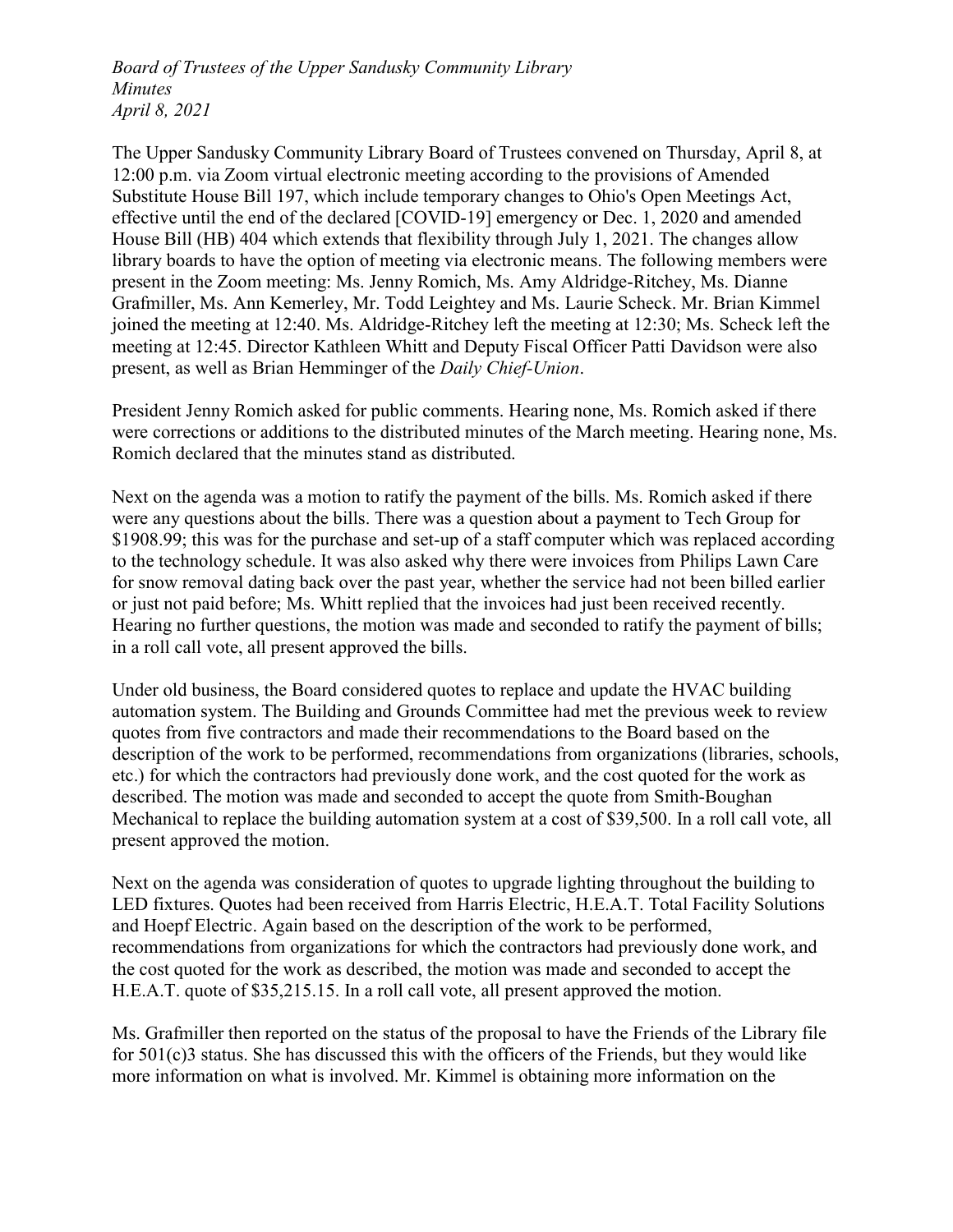Board of Trustees of the Upper Sandusky Community Library Minutes April 8, 2021

paperwork required. Ms. Scheck said she would be able to help with legal aspects of the filing, and an accountant would also need to be retained to assist with the process.

Under new business, the Board considered raising the limit on the Director's corporate credit card from \$2,500 to \$5,000. The \$2,500 limit was established when procurement of corporate cards for the Director, Deputy Fiscal Officer and program coordinators was approved in March 2015. At that time both the Director and Deputy Fiscal Officer were authorized for a limit of \$2,500. It has become customary for many vendors to accept payment only by credit card. This became an issue in replacing a staff computer recently, which cost over \$2,500. It was noted that raising the Director's credit limit to \$5,000 will not raise the total authorized amount of \$7,000 on all of the library's corporate cards, since the current Deputy Fiscal Officer does not have or need a corporate credit card, and there are currently only three program coordinators with limits of \$500 each. It was moved and seconded to authorize an increase of the limit on the Director's corporate credit card from \$2,500 to \$5,000. In a roll call vote, all present approved the motion.

In the Director's Report, Ms. Whitt reported that:

- 1. We have submitted a grant request for the 2021 Upper's Winter Fantasy of Lights to support the elevator upgrade work that needs to be done. The grants will be awarded later this spring or summer, and funds disbursed in early 2022.
- 2. Baker & Taylor, from whom we order most of our books, has begun a program called "Sustainable Shelves" to help libraries dispose of books that have been weeded from the collection, receiving credit towards future book purchases. We will send them a spreadsheet of the books we no longer need, and they will mark those which can be resold for credit. Any others we send them would be recycled, perhaps even becoming new books. B&T pays the shipping, so there is virtually no cost to the library for this program. This is not intended to take away from Friends' book sales, but we can send them the leftovers that were not sold in the Friends' sale. We can list any book with an ISBN; they do not have to have be books from bought B&T. The only real requirement is that books to be resold must be in good condition.
- 3. While programming remains primarily virtual at this time, we have begun planning for some in-person events to resume in outdoor settings over the next few months. This will be done in accordance with new guidance from the Ohio Department of Health: groups attending together should be ten or fewer in number, and each such group should be at least six feet from the next. The Common Readers book discussion group is planning to resume meeting at Stepping Stones in May, and we are planning some outdoor events for children and families in June for the Summer Reading Program.
- 4. On April 15, Miss Jill will present virtual Kids Can Cook with Chocolate Sprinkle Pie. April 19's What's Cookin' demonstration with Cheryl Lyon will feature dishes with the name of a U.S. city: think "Buffalo wings."
- 5. The Storywalk© book this month is *When Spring Comes* by Kevin Henkes. This is a great way for families to get outdoors in the spring weather and read a book together.
- 6. April will feature a repeat of last fall's plant swap. Participants are encouraged to bring plants, seeds, or bulb to the library the week of April 19. Then on April 26 and 27, they can